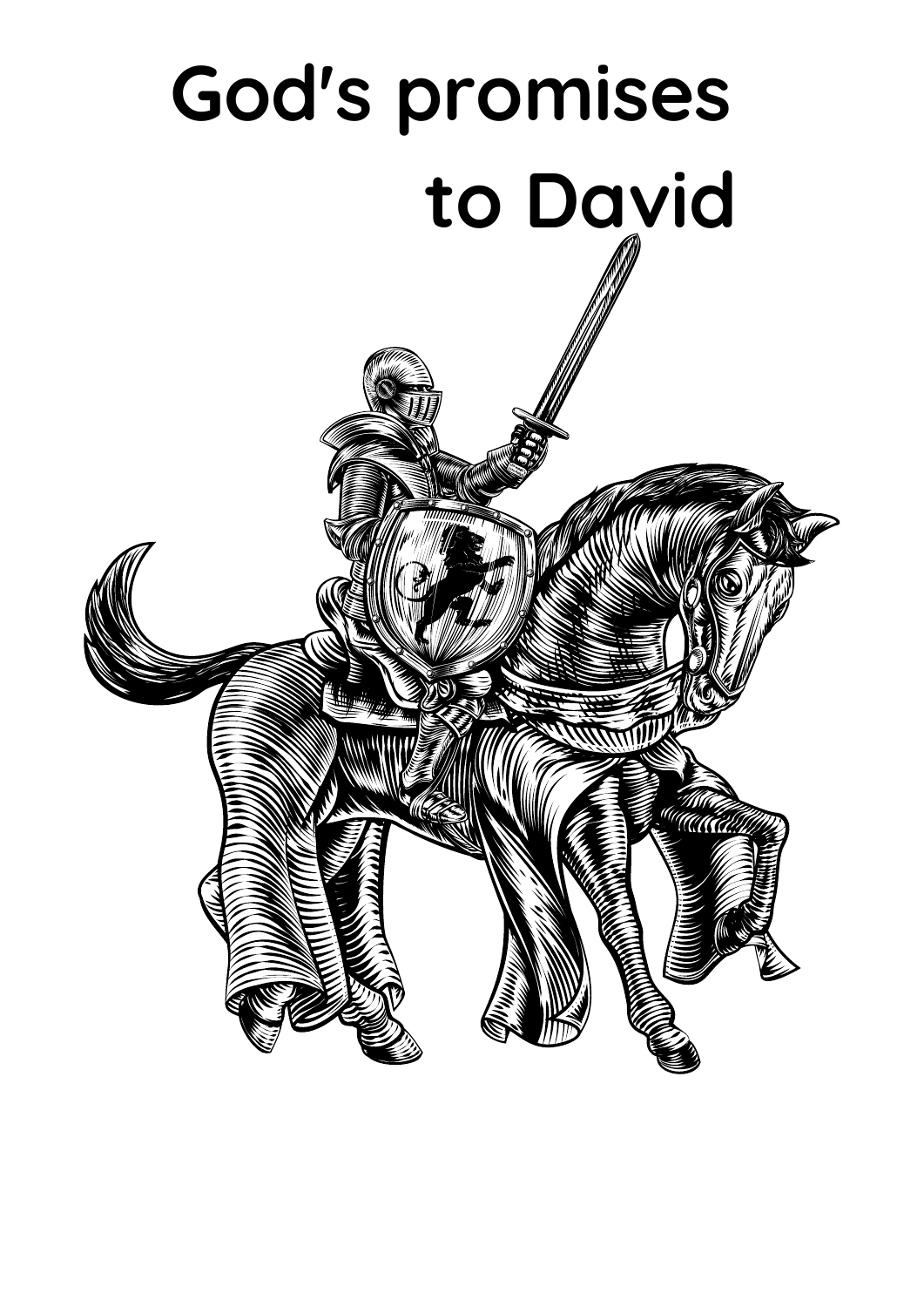"I tell you that I, the Lord , will set up a royal house for you. Some day your life will come to an end. You will join the members of your family who have already died. Then I will make one of your own sons the next king after you. And I will make his kingdom secure. He is the one who will build a house where I will put my Name. I will set up the throne of his kingdom. It will last forever. I

will be his father. And he will be my son. When he does what is wrong, I will use other men to beat him with rods and whips. I took my love away from Saul. I removed him from being king. You were there when I did it. But I will never take my love away from your son. Your royal house and your kingdom will last forever in my sight. Your throne will last forever." 2 Samuel 7:11-16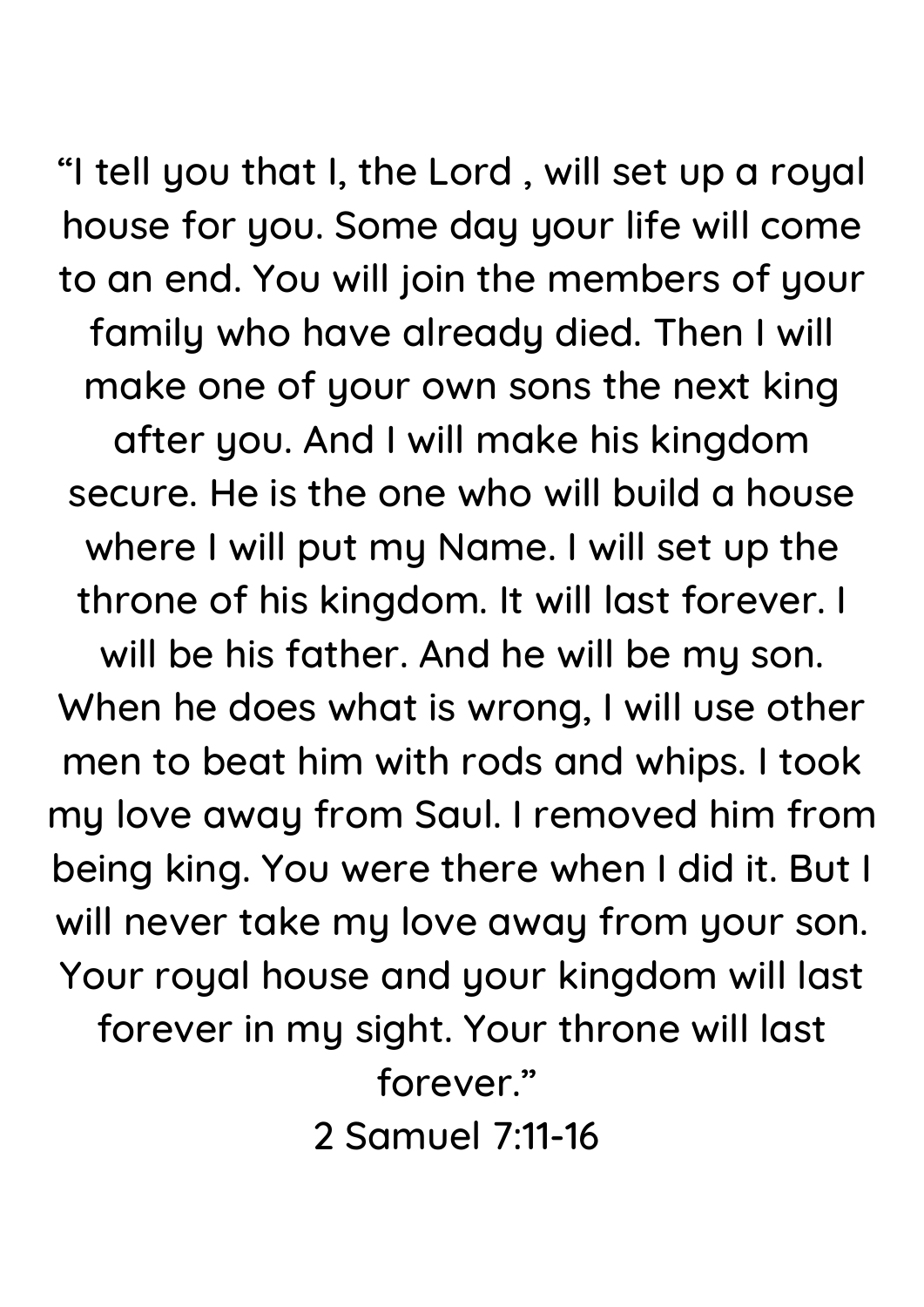$\frac{1}{2}$  ,  $\frac{1}{2}$  ,  $\frac{1}{2}$  ,  $\frac{1}{2}$  ,  $\frac{1}{2}$  ,  $\frac{1}{2}$  ,  $\frac{1}{2}$  ,  $\frac{1}{2}$  ,  $\frac{1}{2}$  ,  $\frac{1}{2}$  ,  $\frac{1}{2}$  ,  $\frac{1}{2}$  ,  $\frac{1}{2}$  ,  $\frac{1}{2}$  ,  $\frac{1}{2}$  ,  $\frac{1}{2}$  ,  $\frac{1}{2}$  ,  $\frac{1}{2}$  ,  $\frac{1$ 

 $\mathcal{L}_\text{max}$  and  $\mathcal{L}_\text{max}$  and  $\mathcal{L}_\text{max}$  and  $\mathcal{L}_\text{max}$  and  $\mathcal{L}_\text{max}$  and  $\mathcal{L}_\text{max}$ 

## If you are not sure, read these Bible verses:

'Jesus was approaching Jericho. A blind man was sitting by the side of the road begging. The blind man heard the crowd going by. He asked what was happening. They told him, "Jesus of Nazareth is passing by." So the blind man called out, "Jesus! Son of David! Have mercy on me!" Those who led the way commanded him to stop. They told him to be quiet. But he shouted even louder, "Son of David! Have mercy on me!" Jesus stopped and ordered the man to be brought to him. When the man came near, Jesus spoke to him. "What do you want me to do for you?" Jesus asked. "Lord, I want to be able to see," the blind man replied. Jesus said to him, "Receive your sight. Your faith has healed you." Right away he could see. He followed Jesus, praising God. When all the people saw it, they also praised God.' Luke 18:35-43